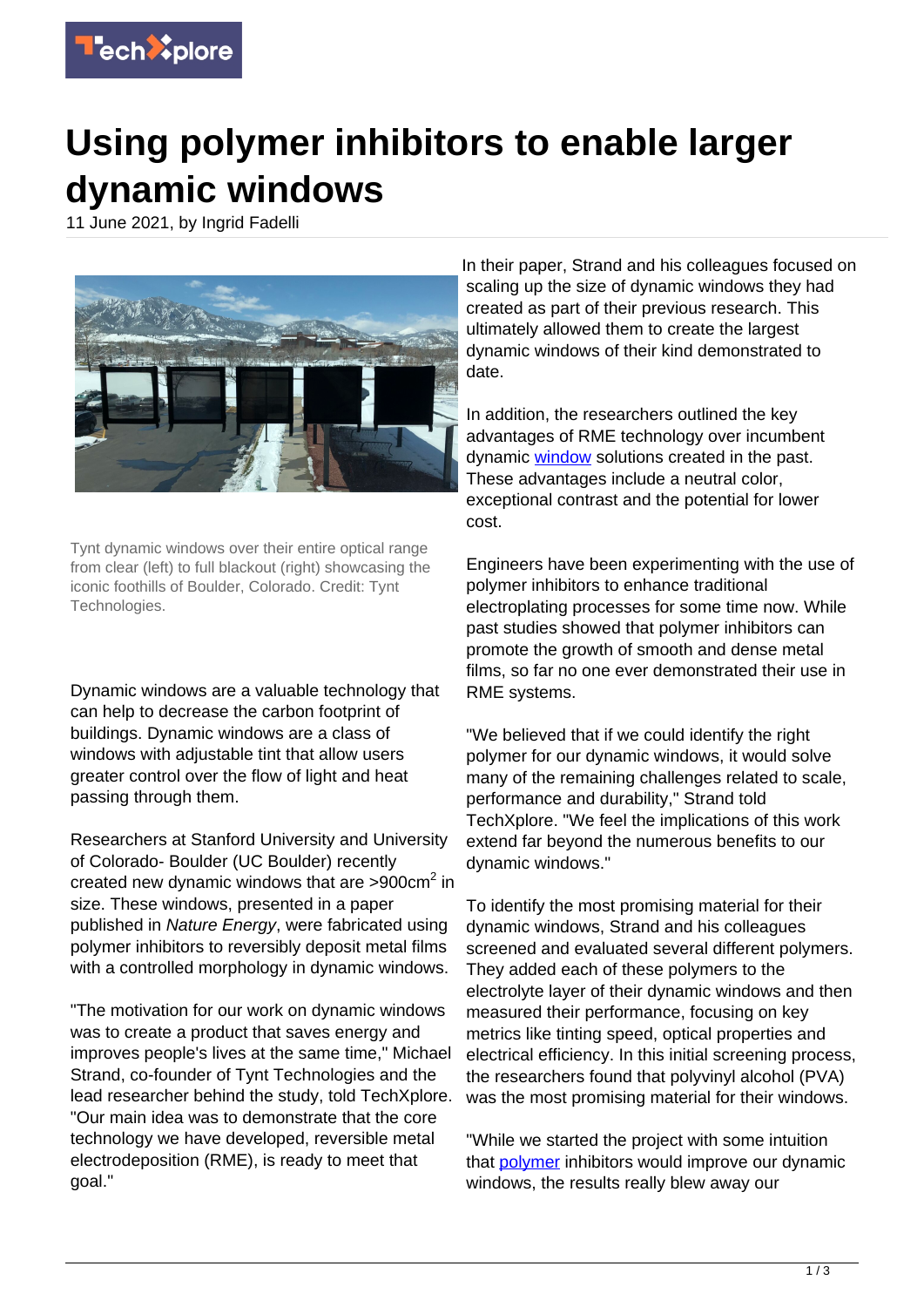

expectations," Strand said. "The simple addition of electroplating may also help battery researchers PVA to our electrolyte (which adds no complexity or make the breakthroughs required to deliver the cost) improved nearly every performance parameter of our dynamic windows (by orders of magnitude in some cases)." large-scale storage we need to support the sustainable energy revolution."

The dynamic windows created by Strand and his colleagues were found to outperform previously proposed solutions in several ways. In addition to being larger (>900 cm<sup>2</sup>), their windows had longer expected lifetimes (i.e., thousands of tinting cycles and an excellent shelf life) and achieved an improved solar modulation for energy savings (i.e., a larger optical range than any existing technology to date).

"Our work shows that reversible metal electrodeposition can enable dynamic windows with saving energy," Strand said. "We believe these the combination of color, darkness and cost that people have long wanted," Mike McGehee, another planet." researcher who carried out the study, told TechXplore. "I've never seen anyone make a 900 square centimeter sized electronic device in a university lab before. The fact that Michael Strand and Tyler Hernandez were able to do that bodes well for commercialization."

While dynamic windows have many benefits, so far, [www.tynt.io](https://www.tynt.io) they have rarely been deployed in buildings, primarily due to limitations associated with their cost, speed and efficiency. The new dynamic windows created by Strand, McGehee and their colleagues could ultimately help to overcome these limitations, allowing architects to decrease the carbon footprint of buildings, while also improving the comfort of their occupants.

The recent study by this team of researchers shows that adding polymers or small molecules to the electrolyte layer of dynamic windows can impact almost every aspect of the devices. Their findings could thus aid the development of larger dynamic windows and other similar technologies with tunable colors and optical characteristics.

"Our dynamic windows are also very similar to advanced metal-anode batteries (QuantumScape technology), which are getting lots of attention," Strand said. "Our advancement in understanding the role of polymers for controlling metal

Strand, McGehee and their colleagues now plan to continue investigating RME technology and assessing its relevance for a wide range of applications, ranging from the creation of greenhouses to the development of satellites. In addition, the researchers founded a company called Tynt, with the goal of commercializing the [dynamic windows](https://techxplore.com/tags/dynamic+windows/) they created.

"Tynt's primary mission is to bring the technology into people's homes to create beautiful and comfortable indoor spaces with the added benefit of windows will create healthier homes and a healthier

 **More information:** Polymer inhibitors enable >900 cm<sup>2</sup> dynamic windows based on reversible metal electrodeposition with high solar modulation. Nature Energy(2021). [DOI:](http://dx.doi.org/10.1038/s41560-021-00816-7) [10.1038/s41560-021-00816-7](http://dx.doi.org/10.1038/s41560-021-00816-7)

© 2021 Science X Network